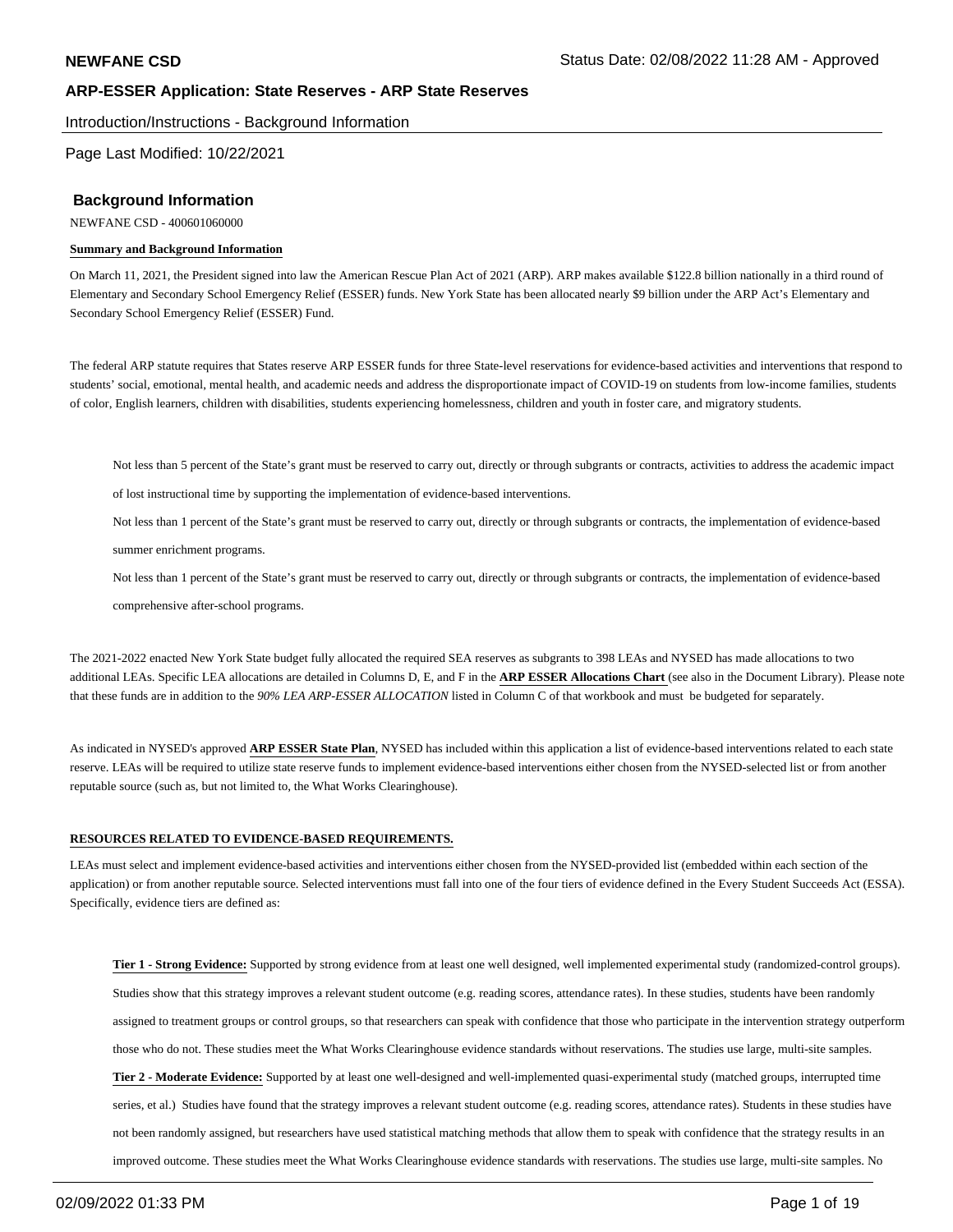#### Introduction/Instructions - Background Information

Page Last Modified: 10/22/2021

other studies show that this strategy negatively impacts an outcome.

Tier 3 - Promising Evidence: Supported by at least one well designed, well implemented correlational study with statistical controls for selection bias. T is evidence that this strategy improves a student outcome (reading scores, attendance rates), but that research may consist of correlational studies -- studie can show a relationship between the strategy and outcome but cannot show that the improved outcome was the result of the strategy. The studies supporti Tier 3 strategies do not have to be based on large, multi-site samples. A strategy that would otherwise be considered Tier 1 or Tier 2, but it does not meet sample size requirements, is considered Tier 3. No other studies show that this strategy negatively impacts an outcome.

**Tier 4 - Demonstrates a Rationale:** High-quality research findings or positive evaluation suggests that this will likely improve student outcomes or other relevant outcomes; and there are ongoing efforts to examine the effects of such activity, strategy, or intervention. Based on existing research, the intervent cannot yet be defined as a Tier 1, Tier 2 or Tier 3. However, there is good reason to believe — based on existing research and data — that the intervention could improve relevant student outcomes.

Further information may be found in the Federal Guidance on Evidence-Based Interventions. There are a number of resources available that identify research v supports specific interventions. Districts and schools are encouraged to review the various clearinghouses to find programs, strategies, and interventions that align the needs identified during the needs assessment process. Finally, additional technical assistance materials to support LEA planning and implementation of strateg and interventions are available on the Department's **ARP ESSER webpage** and in the Document Library.

#### **Project Period**

March 13, 2020 to September 30, 2024 to obligate funds. Funds must be fully liquidated and an FS-10F Final Expenditure Report submitted by October 31, 2024.

#### **Project Number**

The project number stems for the three state-reserve programs are:

| Fund Code    | Project                                                                                       |
|--------------|-----------------------------------------------------------------------------------------------|
| 5884-21-XXXX | ARP-ESSER 5% State-Level Reserve - Addressing the Impact of Lost<br><b>Instructional Time</b> |
| 5883-21-XXXX | ARP-ESSER 1% State-Level Reserve - Comprehensive After School                                 |
| 5882-21-XXXX | ARP-ESSER 1% State-Level Reserve - Summer Learning and Enrichment                             |

This number should be used on the appropriate FS-10 budget form.

#### **Submission Deadline**

Completed applications are due by **November 30, 2021** (with extensions by request) and will be reviewed on a rolling basis.

If an eligible school district does not intent to apply for one or more of its ARP ESSER State Reserve allocations, please advise NYSED by emailing CARESAct@nysed.gov prior to **November 5, 2021**.

Please note that applications must be submitted and fully approved by no later than March 23, 2022. LEAs that have not been issued a Grant Award Notice by that time will be at risk of having their ARP-ESSER State Reserve allocation returned to the United States Department of Education.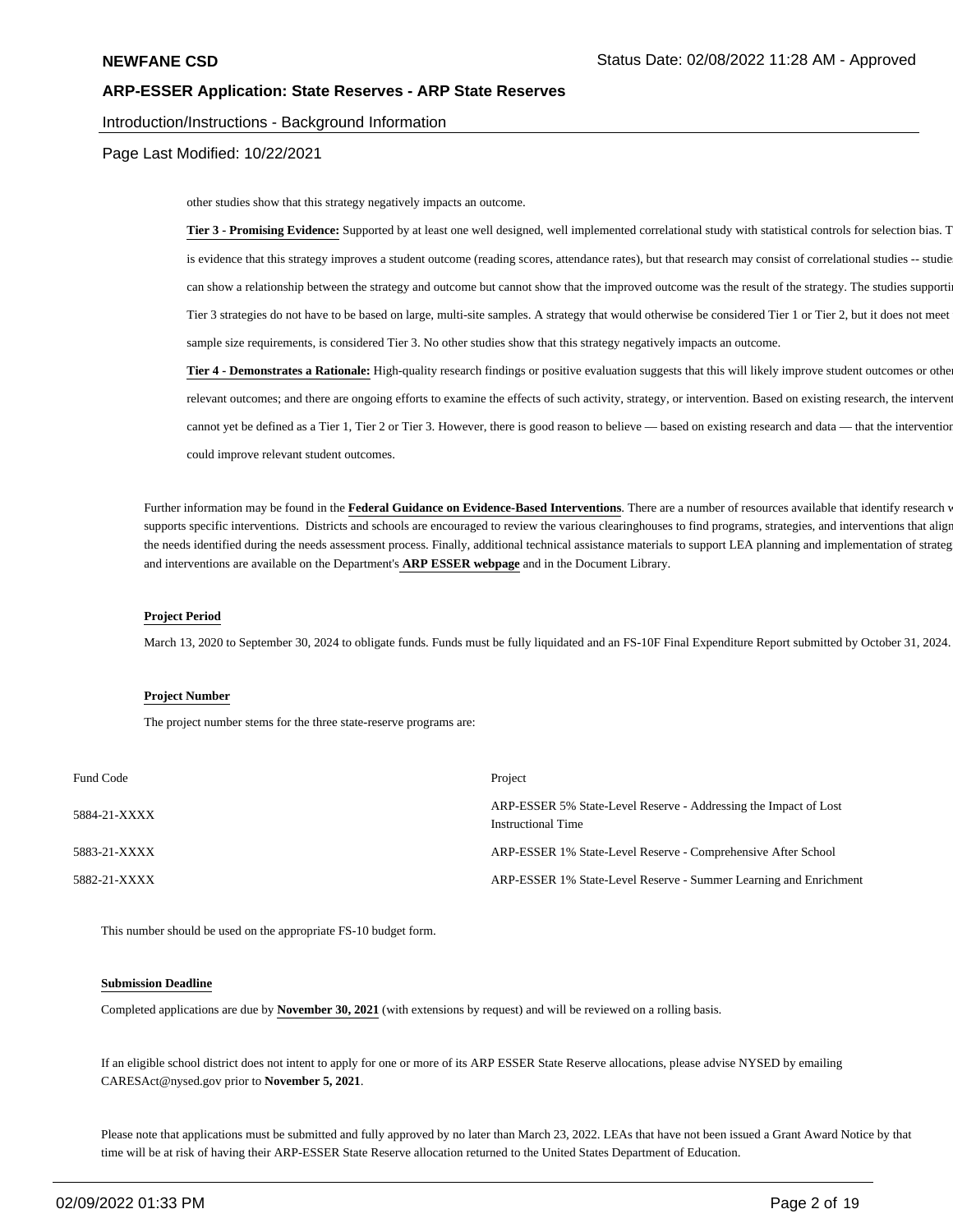Introduction/Instructions - Background Information

Page Last Modified: 10/22/2021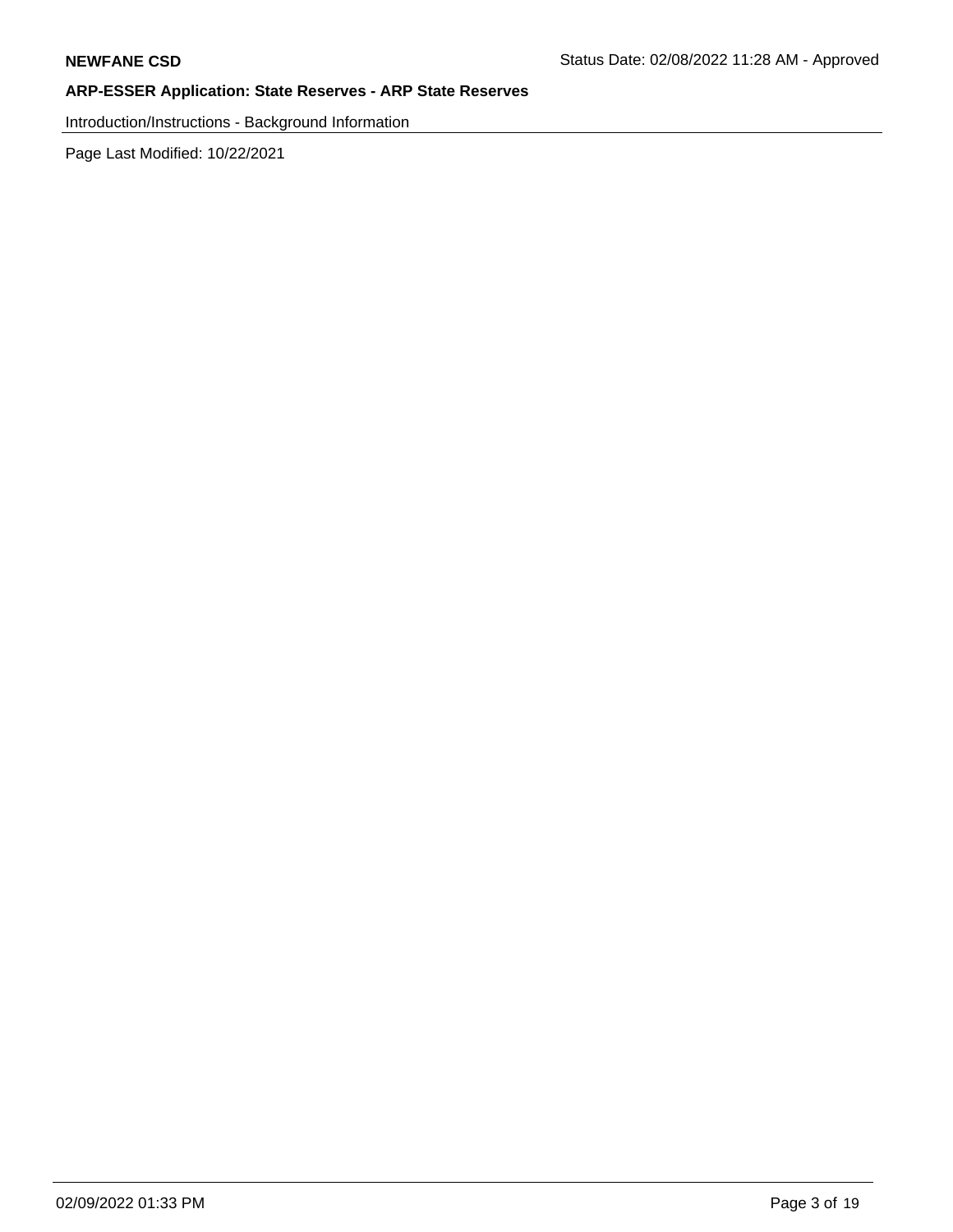Introduction/Instructions - Submission Instructions

Page Last Modified: 10/22/2021

#### **Submission Instructions**

NEWFANE CSD - 400601060000

#### **Directions for Submitting the Application:**

The online application may only be submitted/certified by the chief school officer of the applicant LEA. The designated superintendent (public school LEAs), and the chief executive officer, board of trustees president, or school employee designated by the board of trustees (charter school LEAs) are the only administrators with the submit/certify rights necessary to successfully submit and certify a completed application for NYSED review.

LEAs *ARE NOT REQUIRED* to send hard copies of general application materials to the Department.

LEAs *ARE REQUIRED* to send signed originals and two hard copies of each FS-10 Budget Form to:

 *Office of ESSA-Funded Programs - Rm 320 EB RE: ARP-ESSER Application – State Reserves New York State Education Department 89 Washington Avenue Albany, NY 12234*

### **Deadline for Submitting the Application:**

The *ARP-ESSER Application – State Reserves* is **due by November 30, 2021**.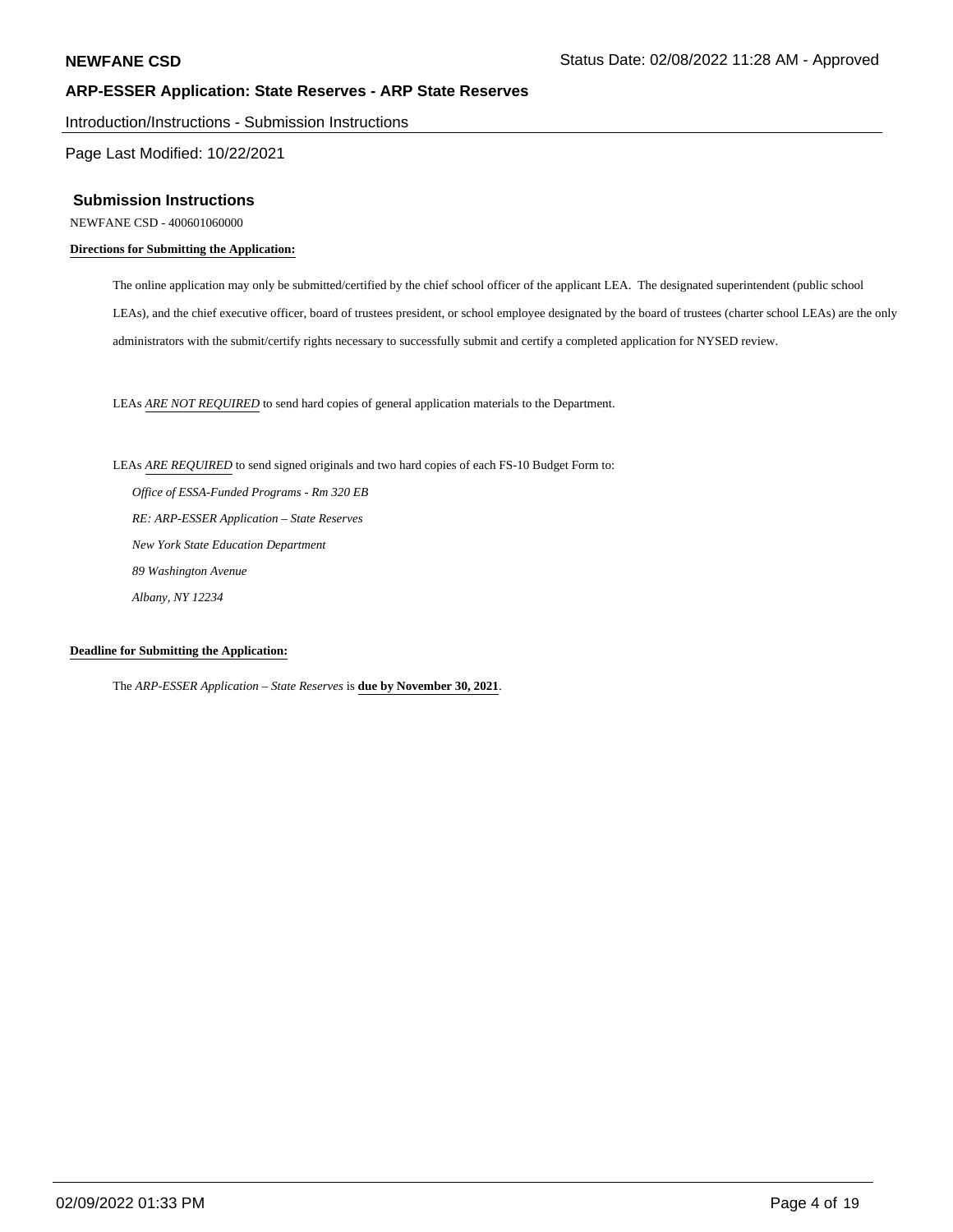#### Assurances - Assurances

Page Last Modified: 11/02/2021

## **ARP-ESSER State Reserve: Assurances**

**1. The LEA assures that ESSER funds are used for activities allowable under section 2001(e) of the ARP Act, 18003(d) of the CARES Act and 313(d) of the CRRSA Act.**

 $\Xi$  YES, the LEA provides the above assurance.

- **2. The LEA assures that it will comply with all reporting requirements at such time and in such manner and containing such information as the Commissioner may reasonably require, including on matters such as but not limited to:**
	- **1. data on each school's mode of instruction (remote, hybrid, in-person), including student attendance data (disaggregated by student subgroup) for each modality;**
	- **2. LEA uses of funds to meet students' social, emotional, and academic needs, including through summer enrichment programming and other evidence-based interventions, and how they advance equity for underserved students;**
	- **3. LEA uses of funds to sustain and support access to early childhood education programs;**
	- **4. impacts and outcomes (disaggregated by student subgroup) through use of ARP ESSER funding (e.g., quantitative and qualitative results of ARP ESSER funding, including on personnel, student learning, and budgeting at the school and district level);**
	- **5. student data (disaggregated by student subgroup) related to how the COVID-19 pandemic has affected instruction and learning;**
	- **6. requirements under the Federal Financial Accountability Transparency Act (FFATA); and**
	- **7. additional reporting requirements as may be necessary to ensure accountability and transparency of ARP ESSER funds.**
	- YES, the LEA provides the above assurance.
- **3. The LEA assures that records pertaining to the ARP ESSER award under 2 C.F.R. § 200.334 and 34 C.F.R. §76.730, including financial records related to use of grant funds, will be retained separately from other grant funds, including but not limited to funds that an LEA receives under the Coronavirus Aid, Relief, and Economic Security Act (CARES Act) and the Coronavirus Response and Relief Supplemental Appropriations Act, 2021 (CRRSA Act).**

YES, the LEA provides the above assurance.

**4. The LEA assures that the LEA will cooperate with any examination of records with respect to such funds by making records available for inspection, production, and examination, and authorized individuals available for interview and examination, upon the request of (i) the Department and/or its Inspector General; or (ii) any other federal agency, commission, or department in the lawful exercise of its jurisdiction and authority.**

YES, the LEA provides the above assurance.

**5. The LEA assures that the LEA will comply with all applicable assurances in OMB Standard Forms 424B and D (Assurances for Non-Construction and Construction Programs), including the assurances relating to the legal authority to apply for assistance; access to records; conflict of interest; merit systems; nondiscrimination; Hatch Act provisions; labor standards; flood hazards; historic preservation; protection of human subjects; animal welfare; lead-based paint; Single Audit Act; and the general agreement to comply with all applicable Federal laws, executive orders and regulations.**

■ YES, the LEA provides the above assurance.

**6. The LEA assures that the LEA will have on file with the SEA a set of assurances that meets the requirements of section 442 of the General Education Provisions Act (GEPA) (20 U.S.C. 1232e).**

 $\boxtimes$  YES, the LEA provides the above assurance.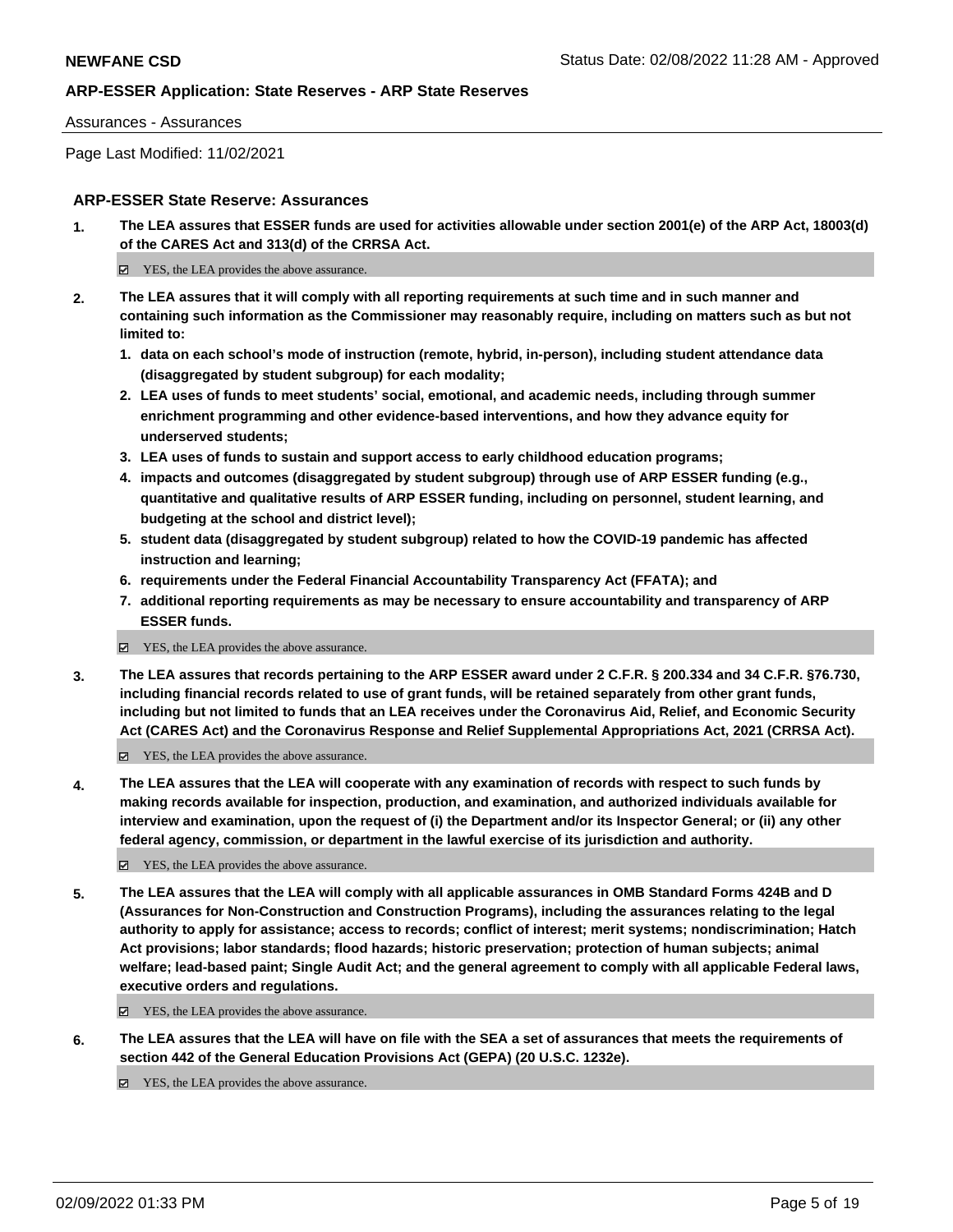Assurances - Assurances

Page Last Modified: 11/02/2021

**7. The LEA assures that the LEA will comply with the requirements of section 427 of GEPA (20 U.S.C. 1228a). The description must include information on the steps the LEA proposes to take to permit students, teachers, and other program beneficiaries to overcome barriers (including barriers based on gender, race, color, national origin, disability, and age) that impede equal access to, or participation in, the program.**

■ YES, the LEA provides the above assurance.

**8. The LEA assures that the LEA is using ARP ESSER funds for purposes that are reasonable, necessary, and allocable under the ARP.**

■ YES, the LEA provides the above assurance.

**9. The LEA assures that the LEA will comply with the provisions of all applicable acts, regulations and assurances; the following provisions of Education Department General Administrative Regulations (EDGAR) 34 CFR parts 76, 77, 81, 82, 84, 97, 98, and 99; the OMB Guidelines to Agencies on Governmentwide Debarment and Suspension (Nonprocurement) in 2 CFR part 180, as adopted and amended as regulations of the Department in 2 CFR part 3485; and the Uniform Guidance in 2 CFR part 200, as adopted and amended as regulations of the Department in 2 CFR part 34.**

YES, the LEA provides the above assurance.

**10. The LEA assures that federal grant recipients, sub recipients and their grant personnel are prohibited from text messaging while driving a government owned vehicle, or while driving their own privately owned vehicle during official grant business, or from using government supplied electronic equipment to text message or email when driving as per Executive Order 13513,"Federal Leadership on Reducing Text Messaging While Driving," October 1,2009.**

YES, the LEA provides the above assurance.

**11. The LEA assures that no Federal appropriated funds have been paid or will be paid to any person for influencing or attempting to influence an officer or employee of any agency, a Member of Congress, an officer or employee of Congress, or an employee of a Member of Congress in connection with the making or renewal of Federal grants under this program.**

YES, the LEA provides the above assurance.

- **12. The LEA assures that:**
	- **1. the LEA will administer each program covered by the application in accordance with all applicable statutes, regulations, program plans, and applications;**
	- **2. control of funds provided to the LEA under each program, and title to property acquired with those funds, will be in a public agency and that a public agency will administer those funds and property;**
	- **3. the LEA will use fiscal control and fund accounting procedures that will ensure proper disbursement of, and accounting for, Federal funds paid to that agency under each program;**
	- **4. the LEA will make reports to the State agency or board and to the Secretary as may reasonably be necessary to enable the State agency or board and the Secretary to perform their duties and that the local educational agency will maintain such records, including the records required under section 1232f of this title, and provide access to those records, as the State agency or board or the Secretary deem necessary to perform their duties; and**
	- **5. the LEA will provide reasonable opportunities for the participation by teachers, parents, and other interested agencies, organizations, and individuals in the planning for and operation of each program.**

YES, the LEA provides the above assurance.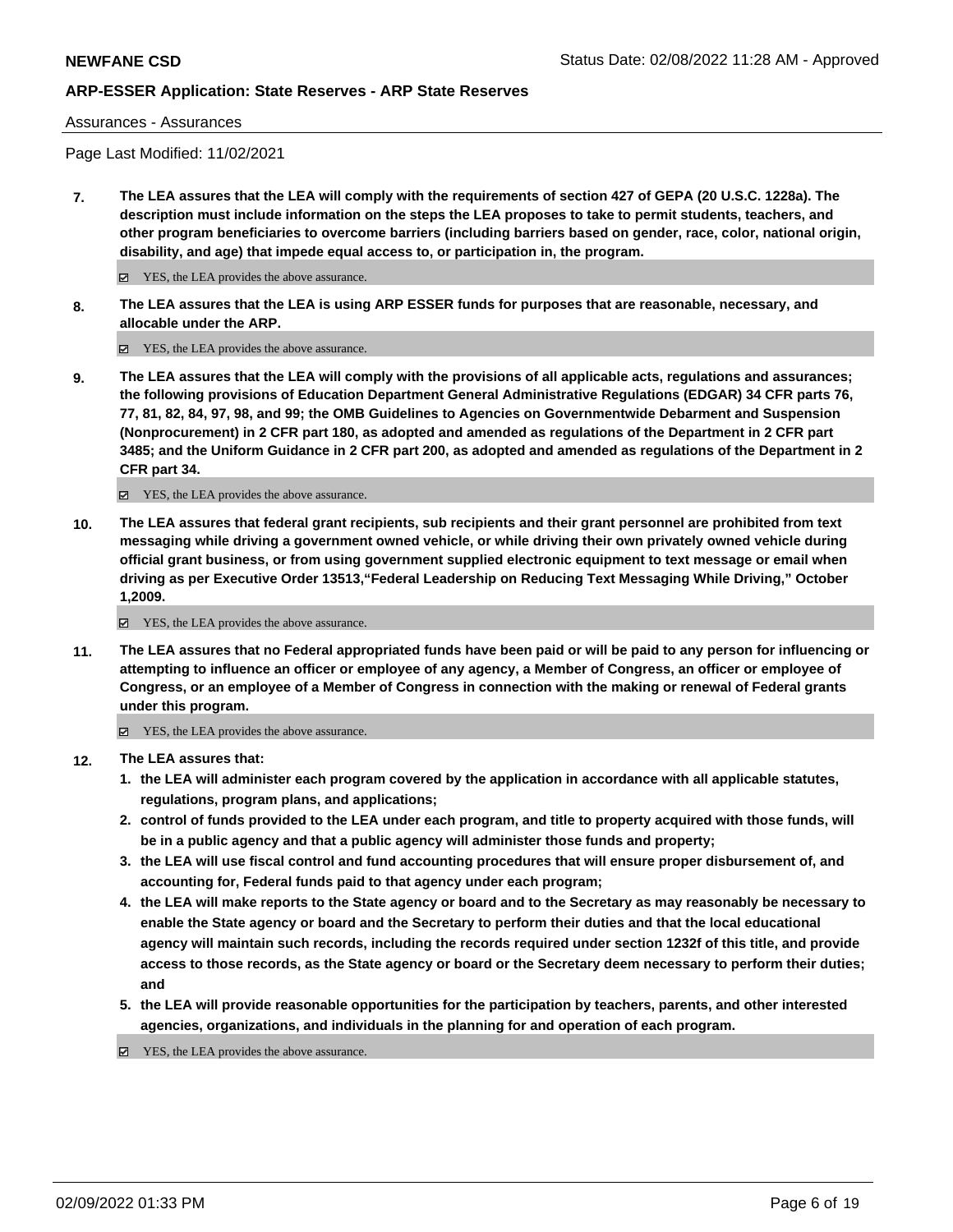### Assurances - Assurances

Page Last Modified: 11/02/2021

## **13. The LEA assures that:**

- **1. any application, evaluation, periodic program plan or report relating to each program will be made readily available to parents and other members of the general public;**
- **2. in the case of any project involving construction—(A) the project is not inconsistent with overall State plans for the construction of school facilities, and (B) in developing plans for construction, due consideration will be given to excellence of architecture and design and to compliance with standards prescribed by the Secretary under section 794 of title 29 in order to ensure that facilities constructed with the use of Federal funds are accessible to and usable by individuals with disabilities;**
- **3. the local educational agency has adopted effective procedures for acquiring and disseminating to teachers and administrators participating in each program significant information from educational research, demonstrations, and similar projects, and for adopting, where appropriate, promising educational practices developed through such projects; and**
- **4. none of the funds expended under any applicable program will be used to acquire equipment (including computer software) in any instance in which such acquisition results in a direct financial benefit to any organization representing the interests of the purchasing entity or its employees or any affiliate of such an organization.**

 $\Xi$  YES, the LEA provides the above assurance.

**14. The LEA assures that the LEA will comply with the maintenance of equity provision in section 2004(c) of the ARP.**

YES, the LEA provides the above assurance.

**15. The LEA assures that the LEA will engage in meaningful consultation with stakeholders and give the public an opportunity to provide input in the ARP-ESSER State Reserve use of funds. Specifically, an LEA will engage in meaningful consultation with students; families; school and district administrators (including special education administrators); and teachers, principals, school leaders, other educators, school staff, and their unions. Additionally, an LEA must engage in meaningful consultation with each of the following, to the extent present in or served by the LEA: Tribes; civil rights organizations (including disability rights organizations); and stakeholders representing the interests of children with disabilities, English learners, children experiencing homelessness, children in foster care, migratory students, students involved with the juvenile justice system, and other underserved students.**

YES, the LEA provides the above assurance.

**16. The LEA assures that its plan for ARP-ESSER State Reserve use of funds will be: in an understandable and uniform format; to the extent practicable, written in a language that parents can understand or, if not practicable, orally translated; and, upon request by a parent who is an individual with a disability, provided in an alternative format accessible to that parent.**

YES, the LEA provides the above assurance.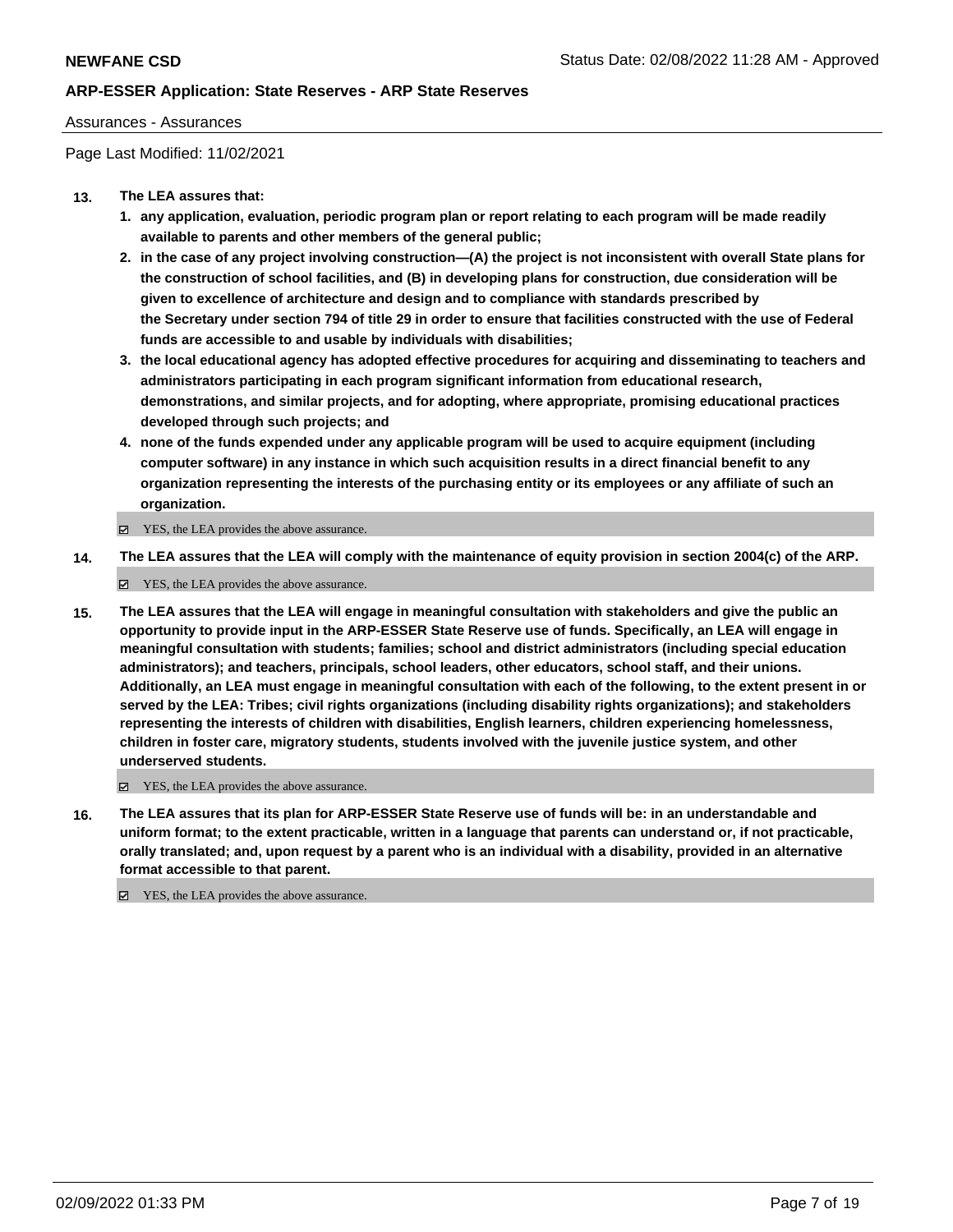#### ARP-ESSER State Reserves - State Reserves Intent to Apply

### Page Last Modified: 11/02/2021

### **ARP-ESSER State Reserves: Intent to Apply**

If an eligible school district does not intent to apply for one or more of its ARP ESSER State Reserve allocations, please advise NYSED by emailing CARESAct@nysed.gov prior to **November 5, 2021**.

### **1. Does the LEA intend to apply for ARP-ESSER 5% State-Level Reserve - Addressing the Impact of Lost Instructional Time funding?**

YES, the LEA intends to apply for ARP-ESSER 5% State-Level Reserve - Addressing the Impact of Lost Instructional Time funding.

## **2. Does the LEA intend to apply for ARP-ESSER 1% State-Level Reserve - Summer Learning and Enrichment funding?**

YES, the LEA intends to apply for ARP-ESSER 1% State-Level Reserve - Summer Learning and Enrichment funding.

#### **3. Does the LEA intend to apply for ARP-ESSER 1% State-Level Reserve - Comprehensive After School funding?**

YES, the LEA intends to apply for ARP-ESSER 1% State-Level Reserve - Comprehensive After School funding.

# **4. Please provide contact information for the LEA Business Official and Board President. Please confirm that each individual has reviewed and approved of the application, including all plan descriptions and use of funds.**

|                            | l Name              | l Email Address                                    | Date of Final Review/Approval |
|----------------------------|---------------------|----------------------------------------------------|-------------------------------|
| LEA Business Official      | Mr. Kevin Klumpp    | kklumpp@newfanecentralschools. 11/09/2021<br>org   |                               |
| <b>LEA Board President</b> | Mrs. Margaux Lingle | mlingle@newfanecentralschools.o   11/16/2021<br>rg |                               |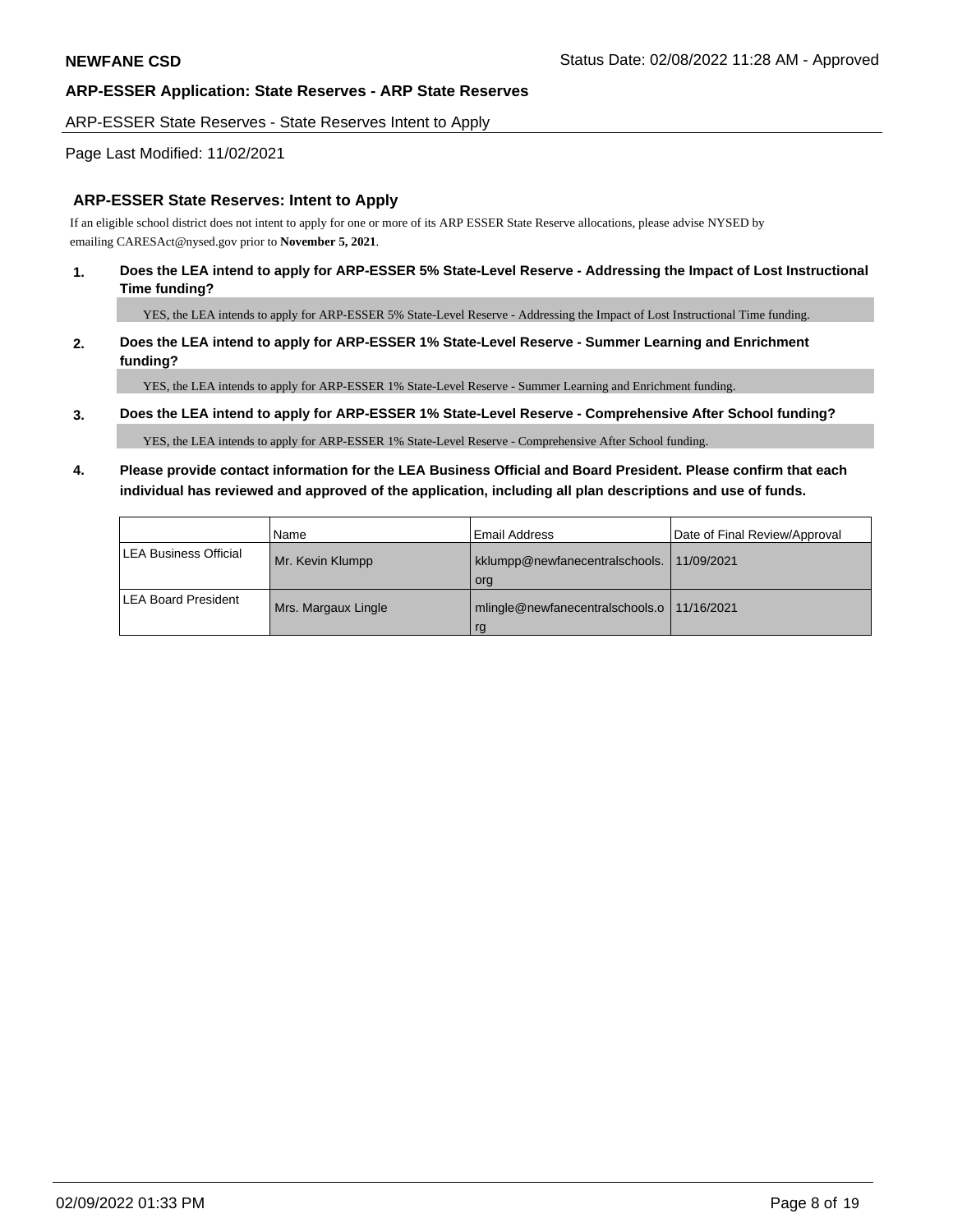### ARP-ESSER State Reserves - ARP-ESSER State Reserves: Consultation

Page Last Modified: 02/07/2022

## **ARP-ESSER State Reserve: Consultation**

**1. An LEA must engage in meaningful consultation with stakeholders and give the public an opportunity to provide input in the development of its plan. Specifically, an LEA must engage in meaningful consultation with students; families; school and district administrators (including special education administrators); teachers; principals; school leaders; other educators; school staff; and their unions. Additionally, an LEA must engage in meaningful consultation with each of the following, to the extent present in or served by the LEA: Tribes; civil rights organizations (including disability rights organizations); and stakeholders representing the interests of children with disabilities, English learners, children experiencing homelessness, children in foster care, migratory students, students involved with the juvenile justice system, and other underserved students.**

**In the space provided below, please describe how the LEA has meaningfully engaged a diverse and representative set of stakeholders to receive feedback in developing its plans to address the impacts of lost instructional time, provide summer learning and enrichment, and support comprehensive after school activities using State-Level Reserve Funds.**

The district has received feedback from hundreds of community members and frequently shared updates with the Board of Education about learning loss, summer enrichment programming and after school activities. The LEA developed a survey and shared it using the school district website with parents, staff, Board of Education and community members asking for feedback to determine the needs and spending priorities. In addition, the administrative cabinet, which includes principals and directors of all departments (e.g., Food Services, Buildings and Grounds, Special Education, Business Operations, Curriculum, and Technology), regularly provided input to refine and fully develop the program in a series of summer meetings. At the building levels, school building planning teams, which are comprised of administrators, teachers, instructional associates, parents, and students contributed their thoughts regarding the development of our plans to address lost instructional time, summer enrichment and comprehensive afterschool activities. In sum, the development of the plan began with a community wide survey and then the plan was crafted with representatives from multiple stakeholder groups and refined by those same representative groups to create a rich set of opportunities to address the academic impacts of the pandemic.

**2. In the space provided below, please provide the URL for the website(s) where the LEA Plan for using State-Level Reserve Funds is/will be publicly posted.** 

**For an LEA that does not have a website, the LEA may identify an online platform (e.g. social media group or post, file sharing service, email listserv) that allows plans to be directly communicated to students, parents or legal guardians, school staff, and other stakeholders. As appropriate, the LEA should provide details about how the plan will be made available to people who request it.**

https://www.newfane.wnyric.org/domain/12

**3. In the space provided below, please describe how the LEA will support ongoing engagement with parents and families, including engagement related to identified student needs, areas of student gains, and available assistance to families that will support student success.**

All families will be provided with information to join the summer enrichment programming. It is the goal of the district to get as many children involved in the program as possible and to provide regular communications with families. The communication will be expressed in multiple modes (e.g., telephone, email, robo messages, and in-person meetings) and determined by the needs of the individuals communicating.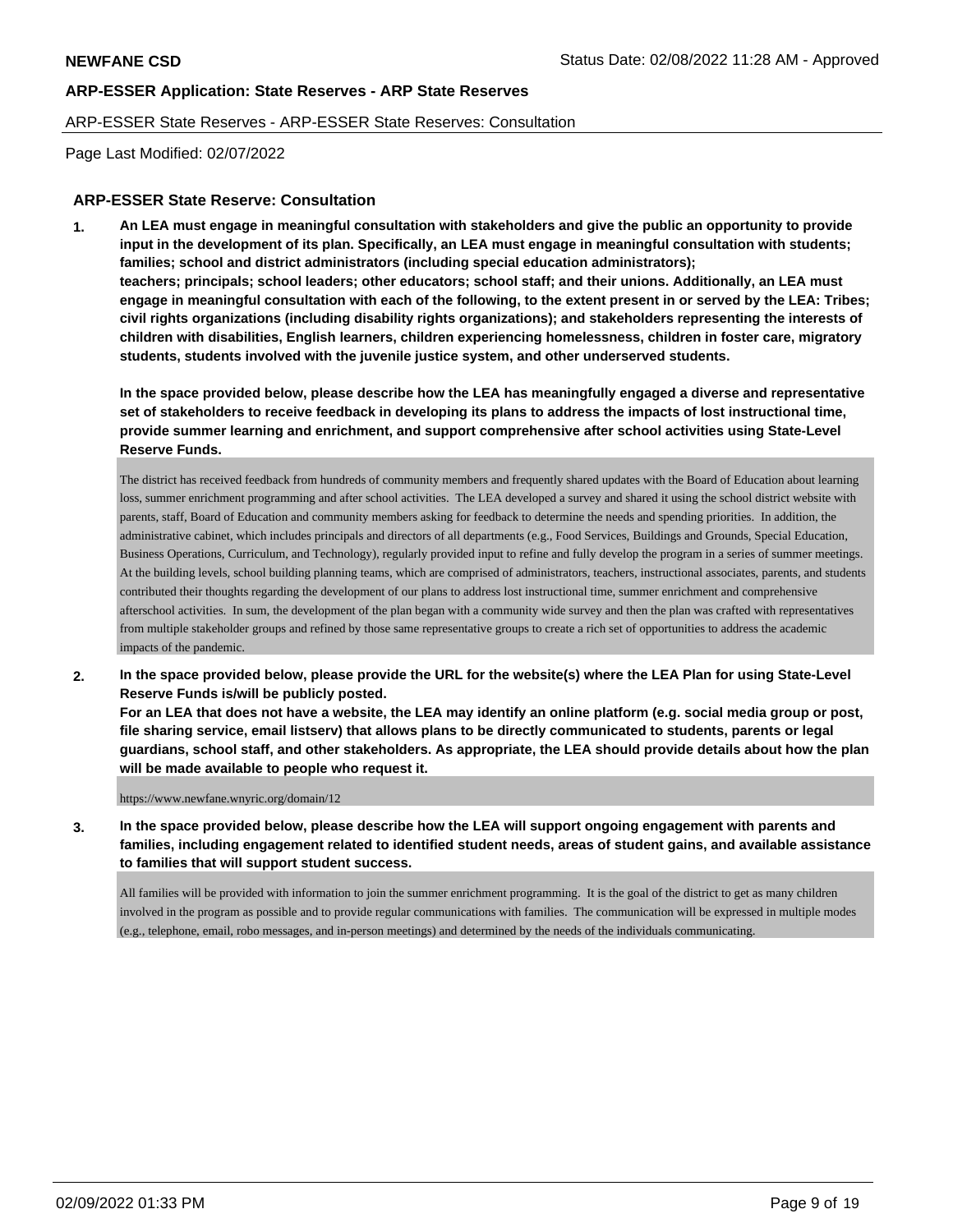#### ARP-ESSER State Reserves - ARP-ESSER State Reserves: Comprehensive Needs Assessment

Page Last Modified: 02/07/2022

### **ARP-ESSER State Reserve: Comprehensive Needs Assessment**

**1. In the space provided below, please describe how the LEA will determine the social, emotional, mental health, and academic needs of students, particularly those students disproportionately impacted by the COVID-19 pandemic, including students from low-income families, students of color, English learners, children with disabilities, students experiencing homelessness, children in foster care, and migratory students.** 

Students and families have endured a historically challenging pandemic and many were impacted. To offset that impact, our first effort was to minimize the amount of time away from school. To make that happen, at the elementary level we rented large Pods and stored classroom furnishings to create as much physical space as possible. Once the rooms were cleared, we determined each classroom could contain a number of children based on the social distance requirements at that time. Then, using every faculty member we had available at the elementary level, we created small inperson classes with certified teachers and every child whose parents wanted them to learn in person was given the opportunity to do so. About twenty percent of the children in district learned remotely which was an option we were required to offer. We noticed differences between the in-person group and the children whose parents selected the remote option. Some of those differences are obvious such as lower attendance or decreases in academic performance. We continue to offer supports to all children including summer enrichment with transportation and meals, after school opportunities, low student to counselor ratios in all buildings, a fully staffed and supported special education program, free breakfast and lunches for all students, digital access (hotspots) to all children in need, one-to-one devices (Chromebooks) for all students, and all school supplies were purchased for all students PK-12 during the 2021-2022 school year. In addition, we hired a full-time ENL certified teacher to support and improve the language for a very small group of identified LEP students. From an instructional approach, we continue to use Google Classroom as the learning management platform which has tools that allow parents and guardians to receive daily or weekly updates regarding their child's learning. In terms of communications, we have been using Blackboard Connect robocall, text, and email system which is synchronized with our student management system (e.g., eSchool) and allows the district to communicate with all families or a subset familes for specific purposes. Additionally, the district rolled out a free mobile device app which serves as another means of communicating with all families during the pandemic. Utilizing a series of communication channels, the district has been successful in their outreach to all families during the pandemic and looks to continue use of these channels into the future.

In terms of the social, emotional and mental health needs, the district understands some children have been disproportionately imapacted by the pandemic. In response to that, full time counselors in all school buildings use multiple data points to identify students and families in need of support and coordinate the support with various partners. The data from multiple sources includes teacher recommendations, student status (e.g., foster, migrant, income, homelessness, IEP, 504, etc.), parent communications, behavior referrals, attendance, grades (including significant changes in academic performance), student involvement in class or extracurricular activities. Based on the data, counselors use a series of interventions which are proportionate to the needs of the child and the child's family including individual counseling, referrals to outside counseling, small group counseling, parent education, crisis counseling, and referrals for more testing with our school pyschologists. In addition to the needs of the children, the district also offers ongoing professional development for faculty and staff including Therapeutic Crisis Intervention (TCI) with two in-district certified TCI trainers. The district contracted with author Brian Mendler for support of children with challenging behaviors. Teachers or teams of teachers are able to schedule virtual appointments with Brian (author of That One Kid and other books) to brainstorm ways to best support students who are demonstrating challenging behaviors. In our elementary and middle schools, we have added monthly character education student workshops to address the emerging social and emotional issues that some of our students are displaying in the classrooms. The lessons are taken from Thinking, Learning and Communicating (TLC) which is an age appropriate social, emotional and mental health resource. In terms of prosocial assets, children who are disproportionately impacted by the pandemic will benefit from the influence of a stable, caring adult and strong positive peer relations. The district has funded a full array of extra-curricular activities including new activites such as the Gay Straight Alliance (GSA), Chess Club, and the Conservation Club. In addition, our summer programming is specifically designed as a small group intervention to enhance the relationships between peers and student-teacher interactions. In sum, data from multiple sources is used to target an array of services to children disproportionately impacted by the pandemic.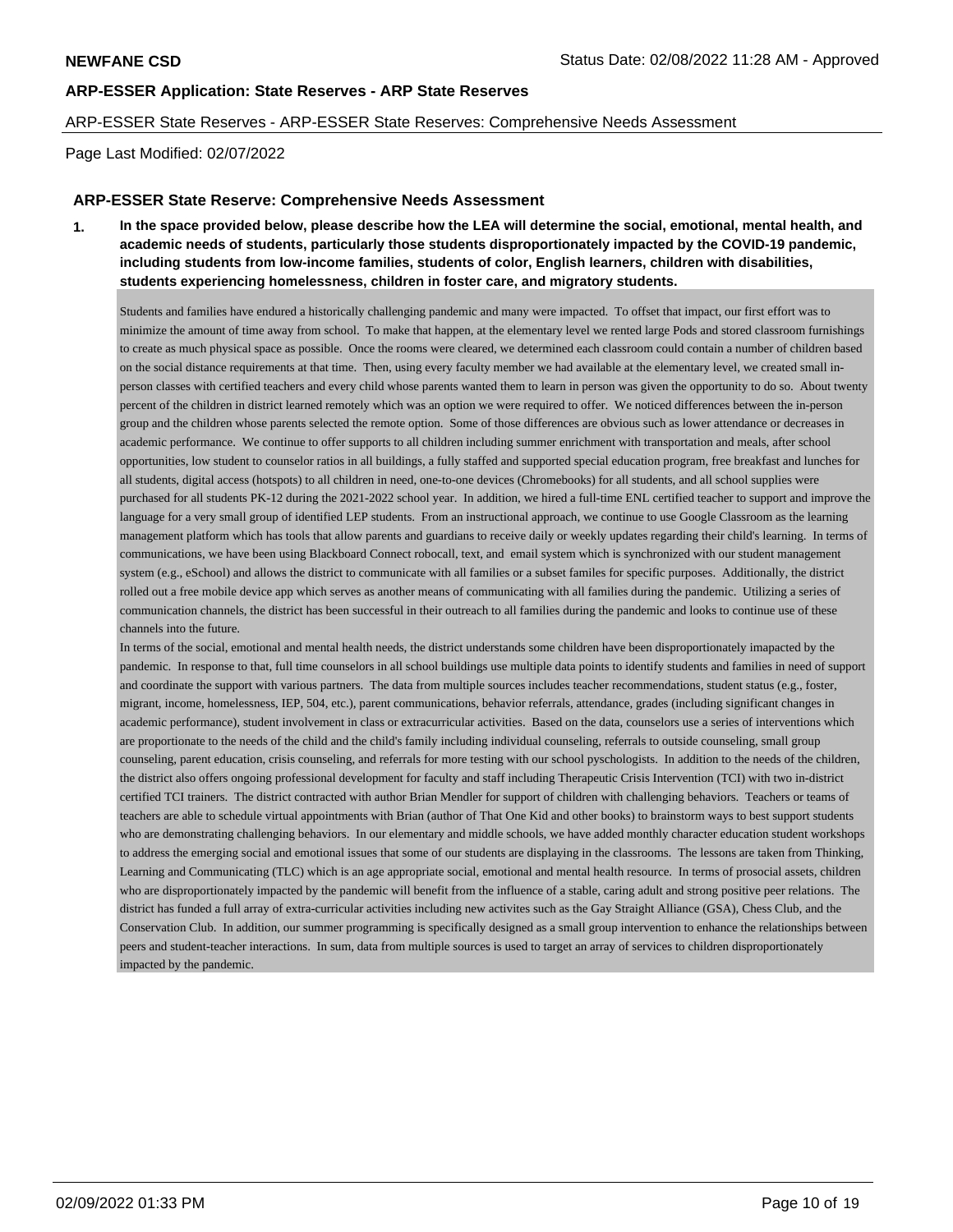## ARP-ESSER State Reserves - Addressing the Impact of Lost Instructional Time

Page Last Modified: 02/07/2022

## **5% State-Level Reserve - Addressing the Impact of Lost Instructional Time: Program Design**

**1. The interventions implemented through the 5% State-Level Reserve to address the impacts of lost instructional time must be evidence-based and may include innovative approaches to providing instruction to accelerate learning. In the space provided below, please describe how the LEA selected evidence-based interventions that will address identified student needs. Include details about how the planned use of state reserve funds for addressing the impacts of lost instructional time will be coordinated with and aligned to other initiatives, including other state reserve funds, interventions detailed in the LEA's ARP-ESSER Plan: Part 2, or other LEA initiatives, including those supported by CARES, CRRSA, Title I Part A, IDEA or other fund sources.**

The District has used STAR Renaissance as a means of testing all children in grades PK-8 for several years. Viewing the data from STAR Reading and STAR Math longitudinally (e.g., over 3 and 5 years), the District was able to see our approach to reading needed to change due to the growing number of children who are identified as in need of remediation. Working closely with reading specialists who have assessment data on struggling readers, the district noticed an increase in the number of children struggling with issues related to decoding, phonics, and phonemic awareness. In response to the data from STAR Reading, the district planned to implement Orton-Gillingham (OG) supports to address the rising number or reading struggles for Tier II remediation support which is both in class as push-in and out of class for pull-out support. In addition, the district planned to offer Leveled Literacy Intervention (LLI) for readers who mostly struggle with comprehension based issues. To offer OG and LLI, the district funded a series of workshops to build the capacity of remedial reading interventionists in the district in support of the appropriate use of the interventions. In addition to OG and LLI, the district also contracted with Sylvan Learning to run a summer reading and math intensive program. The summer program is available to all children in the elementary and several outreach attempts were made to all families. The program includes breakfast and a lunch snack as well as daily transportation to and from the school. Essentially, this program extends the school year for all children. In addition to the Tier II enhancements, the district is also working to upgrade its Tier One instruction with the purchase of high quality, evidenced based resources in its K-8 reading program. The district will evaluate the impact of its Tier II and Tier I upgrades by utilizing the existing STAR assessment system which can measure growth between two or more points in time. The funding and support for these initiatives will come from several grants including Title One, CARES, CRRSA, and ARP ESSER Plan: Part 2.

**2. In the chart below, please provide additional information about the planned evidence-based interventions that have been selected to address the impacts of lost instructional time. For each row, please select a planned intervention from the drop-down menu or select "Other Evidence-Based Intervention" as needed. For each planned intervention, indicate the amount of ARP State-Reserve funding that will be invested, the grade levels to be served, targeted student groups to be served, and a detailed description of the specific activities that will be implemented. Please add rows as necessary to reflect the district's entire plan for the use of State-Reserve funds to address the impact of lost instructional time.**

| Planned<br>Intervention(s)                                | Investment<br>$($ \$) | Grade<br>Levels<br>Served |                                                                     |                                                                | <b>Student Groups</b>                                                                                                                                                                                                                                                                                                                  | Detailed Description of Planned Intervention                                                                                                                                                                                                                                                                                                                                                             |
|-----------------------------------------------------------|-----------------------|---------------------------|---------------------------------------------------------------------|----------------------------------------------------------------|----------------------------------------------------------------------------------------------------------------------------------------------------------------------------------------------------------------------------------------------------------------------------------------------------------------------------------------|----------------------------------------------------------------------------------------------------------------------------------------------------------------------------------------------------------------------------------------------------------------------------------------------------------------------------------------------------------------------------------------------------------|
| Summer<br>Learning and<br>Enrichment<br><b>Activities</b> | 336,668               | ☑<br>□<br>□<br>□          | Primar<br>y<br>Elemen<br>tary<br>Middle<br>School<br>High<br>School | ☑<br>□<br>10<br>$\Box$<br>$\Box$<br>□<br>$\Box$<br>□<br>$\Box$ | <b>All Students</b><br><b>Students with Disabilities</b><br><b>English Learners</b><br><b>Students Experiencing</b><br><b>Homelessness</b><br><b>Students in Foster Care</b><br><b>Migratory Students</b><br>Students Involved with the<br>Juvenile Justice System<br><b>Other Underserved</b><br><b>Students</b><br>None of the Above | A month long summer school program offering small<br>group instruction in math and ELA for children in<br>grades K-4. The program includes meals,<br>transportation and daily instruction. The district<br>contracted with Sylvan Learning to run the program.<br>Newfane CSD looks at pre and post-intervention<br>data in STAR to determine the effectiveness of the<br>summer daily learning program. |
| Other<br>Evidence-                                        | 39,418                | ☑                         | Primar<br>y                                                         | ☑<br>п                                                         | <b>All Students</b><br><b>Students with Disabilities</b>                                                                                                                                                                                                                                                                               | To bolster the Tier II and Tier III reading<br>interventions, the district purchased professional                                                                                                                                                                                                                                                                                                        |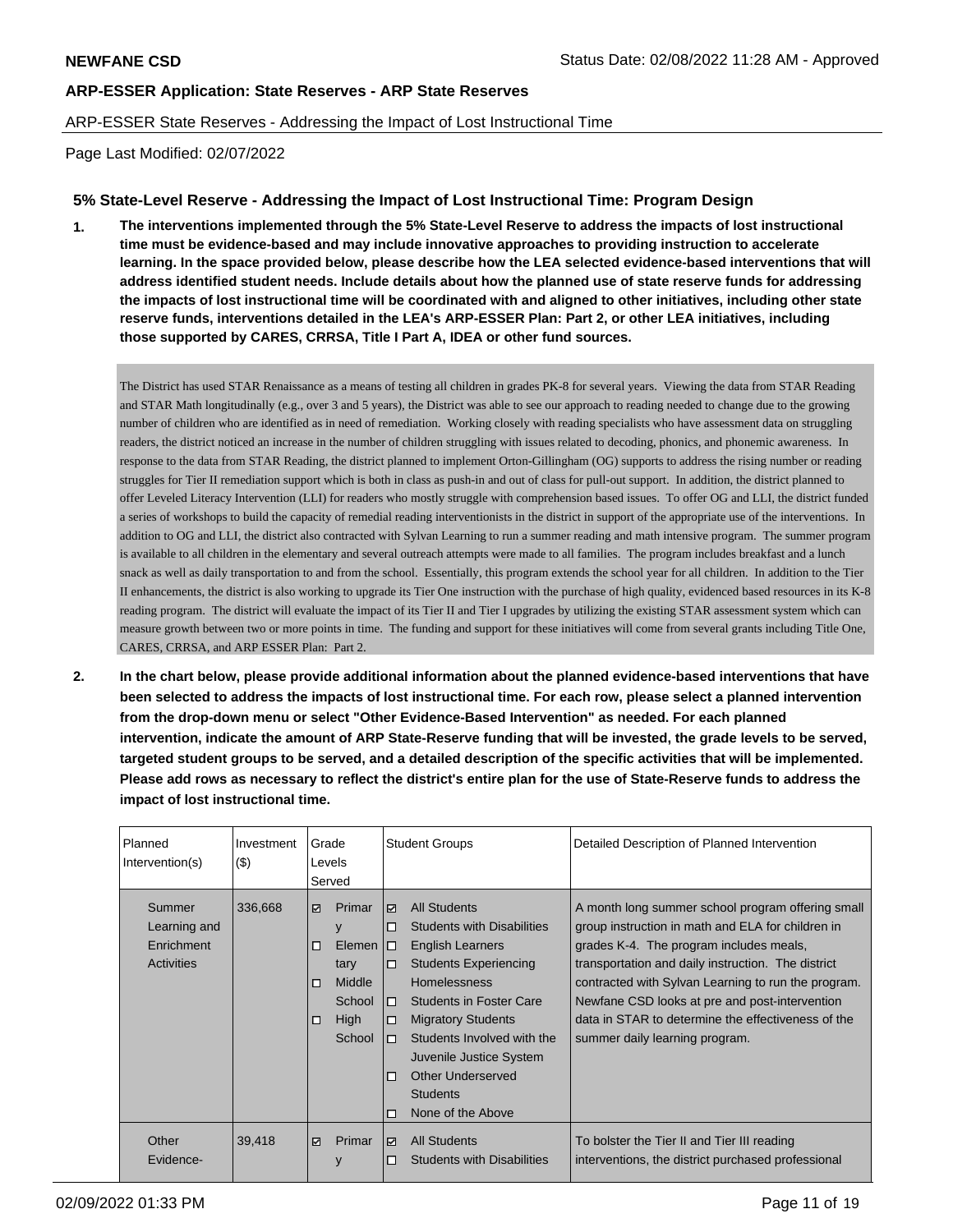# ARP-ESSER State Reserves - Addressing the Impact of Lost Instructional Time

Page Last Modified: 02/07/2022

| Planned<br>Intervention(s)                                                           | Investment<br>$($ \$ | Grade<br>Levels<br>Served                                                               | <b>Student Groups</b>                                                                                                                                                                                                                                                                                                                                                             | Detailed Description of Planned Intervention                                                                                                                                                                                                                                                                                                                                                                                                                                                                                                                                                                                                 |
|--------------------------------------------------------------------------------------|----------------------|-----------------------------------------------------------------------------------------|-----------------------------------------------------------------------------------------------------------------------------------------------------------------------------------------------------------------------------------------------------------------------------------------------------------------------------------------------------------------------------------|----------------------------------------------------------------------------------------------------------------------------------------------------------------------------------------------------------------------------------------------------------------------------------------------------------------------------------------------------------------------------------------------------------------------------------------------------------------------------------------------------------------------------------------------------------------------------------------------------------------------------------------------|
| <b>Based</b><br>Intervention<br>(Tier I, II, III,<br>or IV)                          |                      | ☑<br>Elemen<br>tary<br>□<br>Middle<br>School<br>High<br>◻<br>School                     | $\Box$<br><b>English Learners</b><br>□<br><b>Students Experiencing</b><br>Homelessness<br><b>Students in Foster Care</b><br>п<br><b>Migratory Students</b><br>□<br>Students Involved with the<br>□<br>Juvenile Justice System<br><b>Other Underserved</b><br>□<br><b>Students</b><br>None of the Above<br>□                                                                       | development workshops and supplies to be used<br>with Orton-Gillingham and Leveled Literacy<br>Interventions. Both OG and LLI have a strong base<br>of evidence. The interventions are done by remedial<br>reading teachers and they will use STAR Reading<br>assessments to determine the effectiveness of the<br>interventions.                                                                                                                                                                                                                                                                                                            |
| Other<br>Evidence-<br><b>Based</b><br>Intervention<br>(Tier I, II, III,<br>or $IV$ ) | 18,000               | Primar<br>□<br>y<br>Elemen<br>◻<br>tary<br>Middle<br>◻<br>School<br>High<br>☑<br>School | <b>All Students</b><br>☑<br><b>Students with Disabilities</b><br>□<br>$\Box$<br><b>English Learners</b><br><b>Students Experiencing</b><br>□<br>Homelessness<br><b>Students in Foster Care</b><br>п<br><b>Migratory Students</b><br>□<br>Students Involved with the<br>□<br>Juvenile Justice System<br><b>Other Underserved</b><br>□<br><b>Students</b><br>None of the Above<br>□ | The district committed to removing barriers to<br>learning for all students. One challenge identified<br>was the cost and access to Texas Instruments TI-84<br>Plus graphing calculators for use in all high school<br>math classes. In response to the concern, the<br>district purchased class sets of calculators so no<br>family was forced to purchase one and to be used<br>on end of year Regents exams. Feedback from<br>math teachers regarding this has been very<br>favorable as all children have the tool required to be<br>successful in math.                                                                                 |
| Other<br>Evidence-<br>Based<br>Intervention<br>(Tier I, II, III,<br>or IV)           | 105,910              | ☑<br>Primar<br>y<br>Elemen<br>☑<br>tary<br>Middle<br>☑<br>School<br>High<br>□<br>School | ☑<br><b>All Students</b><br><b>Students with Disabilities</b><br>□<br>□<br><b>English Learners</b><br><b>Students Experiencing</b><br>□<br>Homelessness<br>$\Box$<br><b>Students in Foster Care</b><br><b>Migratory Students</b><br>□<br>Students Involved with the<br>□<br>Juvenile Justice System<br><b>Other Underserved</b><br>□<br><b>Students</b><br>None of the Above<br>□ | Along the lines of removing barriers for learning, the<br>district identified the cost of student supplies for<br>some families as a possible inequity, especially for<br>low-income families or parents with several school-<br>age children. In response, the district purchased<br>school supplies from a company and each child (K-<br>8) started the year with a box of school supplies on<br>their desk, ready to use. The supply kit orders will<br>be tweaked and amended by grade level teachers<br>so the kits reflect what supplies all children need to<br>be ready to learn on day one of school for the next<br>several years. |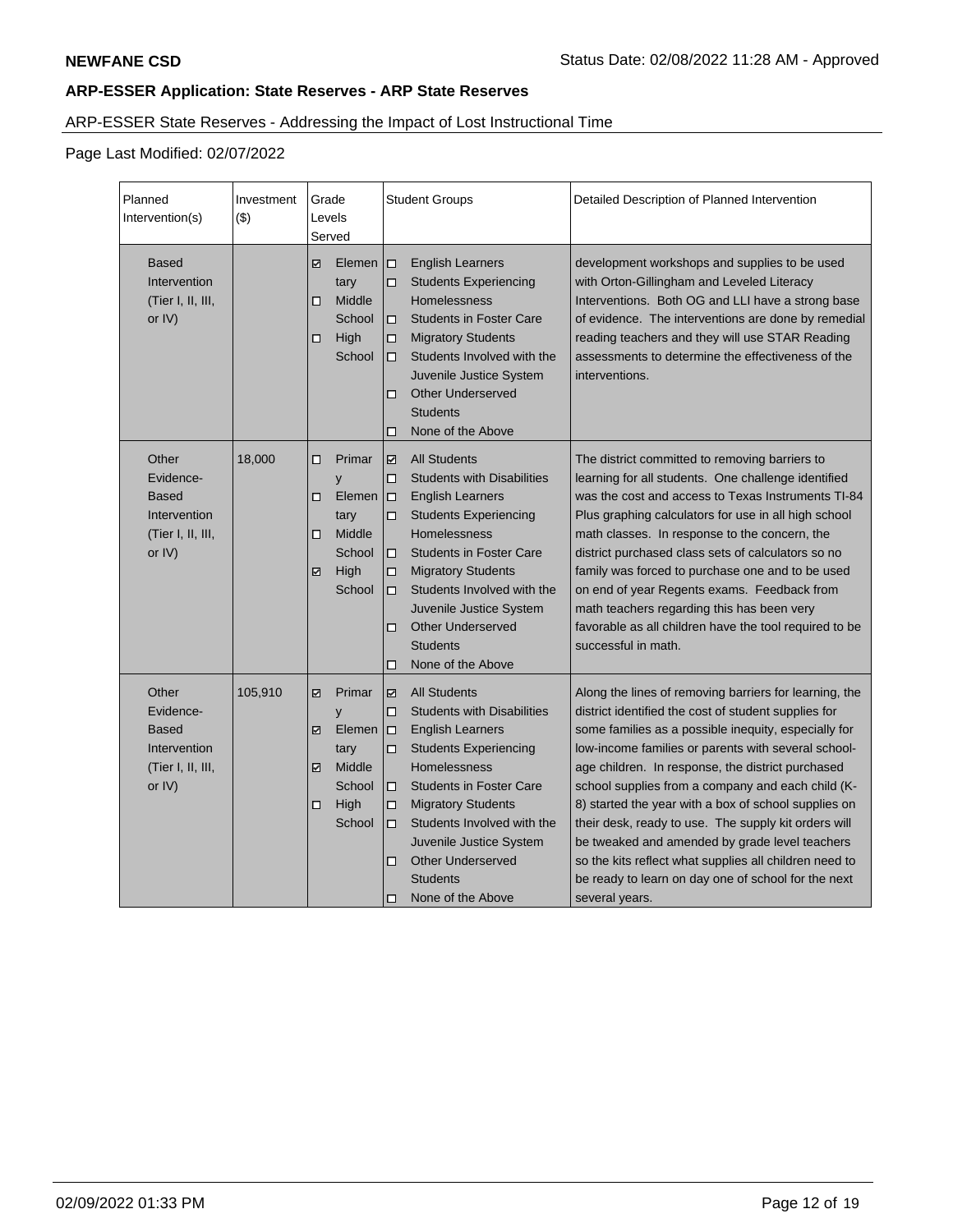### ARP-ESSER State Reserves - Addressing the Impact of Lost Instructional Time

Page Last Modified: 02/07/2022

**3. In the space provided below, please describe how the LEA will monitor and evaluate the effectiveness of selected strategies to ensure that the interventions implemented respond to students' social, emotional, mental health, and academic needs. Provide details about how changes to the program plan (such as changes in identified areas of need or supports provided to students) will be communicated to stakeholders.**

The summer learning program uses a pre and post-test assessment (STAR Reading and Math) for all participants. Over time, the district will analyze the impact of the program using STAR data to show pre and post-intervention how impactful it has been. In addition, the district will continue to seek input from all stakeholders to improve and adjust the summer program as necessary. Starting in the summer of 2022, the district will fund summer counseling hours to provide emotional support for all participants. Changes to the program will be made during spring outreach efforts to make sure all stakeholders are aware.

In terms of the student supply initiative, each year will be treated separately. The supplies students need in each year will be tweaked and adjusted according to the teacher feedback at each grade level. During the school year, teachers will have an opportunity to update the supply list for any items not listed and the grade level teams have the opportunity to amend the supply lists before ordering takes place.

Orton-Gillingham and Leveled Literacy Intervention workshops are monitored and evaluated based on the feedback from the attendees after the workshops. In addition, reading specialists provide feedback on their interventions regularly through scheduled meetings with the elemementary building leader. Also, student performance on STAR Reading throughout the course of the school year will help determine if the interventions are working to support student learning and growth.

The purchase of graphing calculators was determined to be largely successful based on feedback from high school math teachers. The new calculators give all children in class the opportunity to use a fully functional device and the confidence in the technology to support their learning each day of the school year.

## **5% State-Level Reserve - Addressing the Impact of Lost Instructional Time: Fiscal Information**

LEAs are *REQUIRED* to send signed (blue ink) originals and two hard copies of each FS-10 Budget Form to:

 *Office of ESSA-Funded Programs – Rm 320 EB RE: ARP-ESSER Application - State Reserves New York State Education Department 89 Washington Avenue Albany, NY 12234*

Please refer to the Documents Panel section located along the left side of the application for FS-10 budget forms, and use the following budget code: 5884-21-XXXX.

*PLEASE NOTE* - the FS-10 and Budget Narrative are used to provide NYSED with a specific itemization of proposed project expenditures and to provide NYSED and the Office of the State Comptroller with the necessary documentation upon which payments can be based. FS-10s with missing quantities or unit costs, or with terms such "*TBD*" or "*Varies*" cannot be accepted on the FS-10 or Budget Narrative forms.

**4.**

## **Please complete the following to indicate the LEA's planned use of ARP-ESSER 5% State-Level Reserve - Addressing the Impact of Lost Instructional Time funding.**

|                                       | Amount  |
|---------------------------------------|---------|
| <b>ILEA Allocation</b>                | 499996  |
| Anticipated Number of Students Served | 1329    |
| Anticipated Number of Schools Served  | $\cdot$ |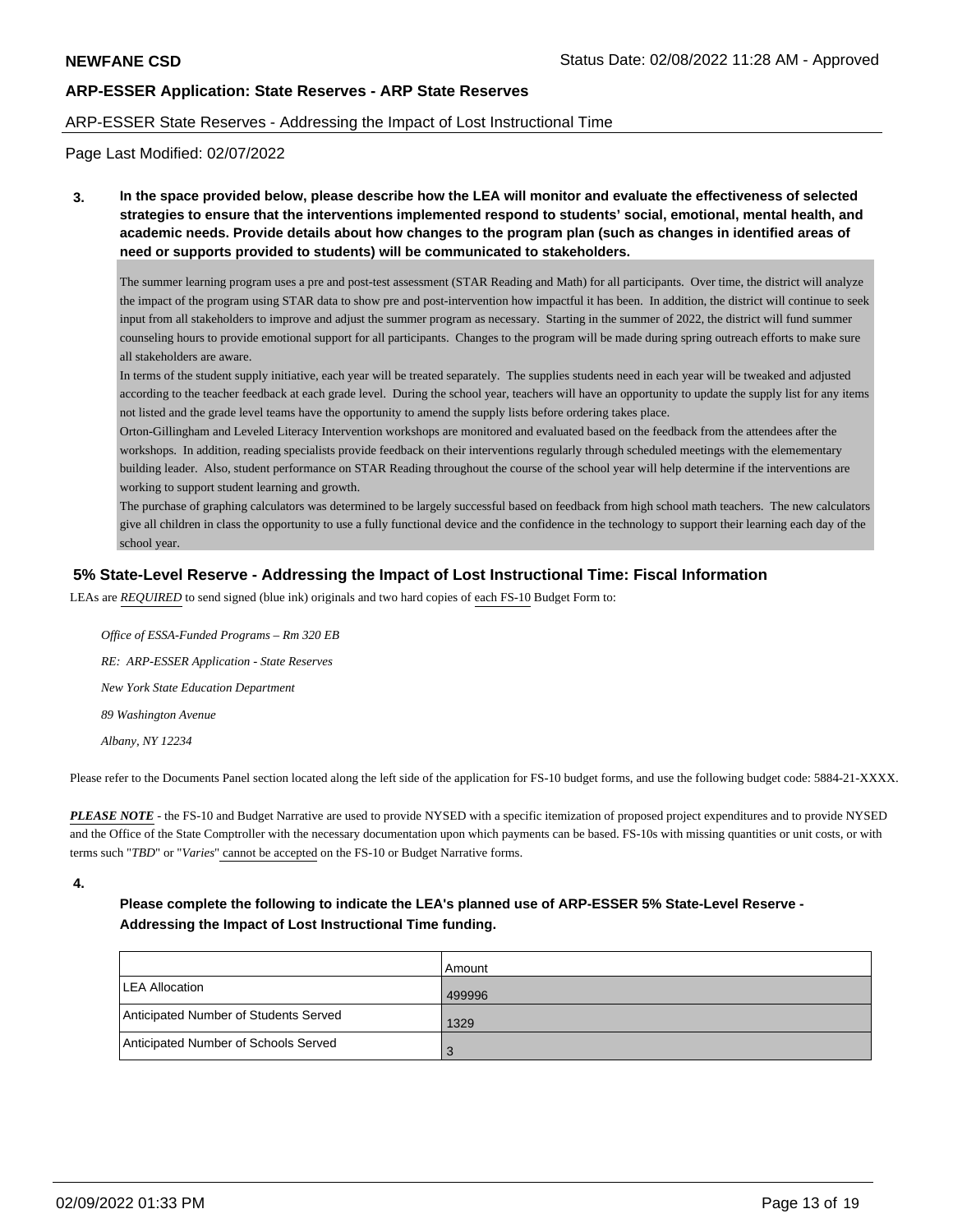## ARP-ESSER State Reserves - Addressing the Impact of Lost Instructional Time

Page Last Modified: 02/07/2022

**5. Please upload a completed copy of the FS-10 budget document for the ARP-ESSER 5% State-Level Reserve - Addressing the Impact of Lost Instructional Time funding. The fund code for the ARP-ESSER 5% State-Level Reserve - Addressing the Impact of Lost Instructional Time project is 5884-21-XXXX.**

signed FS10 learning loss ncsd.pdf revised signed FS10 learning loss.pdf

**6. Please upload a completed copy of the Budget Narrative for the ARP-ESSER 5% State-Level Reserve - Addressing the Impact of Lost Instructional Time funding.**

NCSD Learning Loss Budget Narrative.pdf revised NCSD Learning Loss Budget Narrative.pdf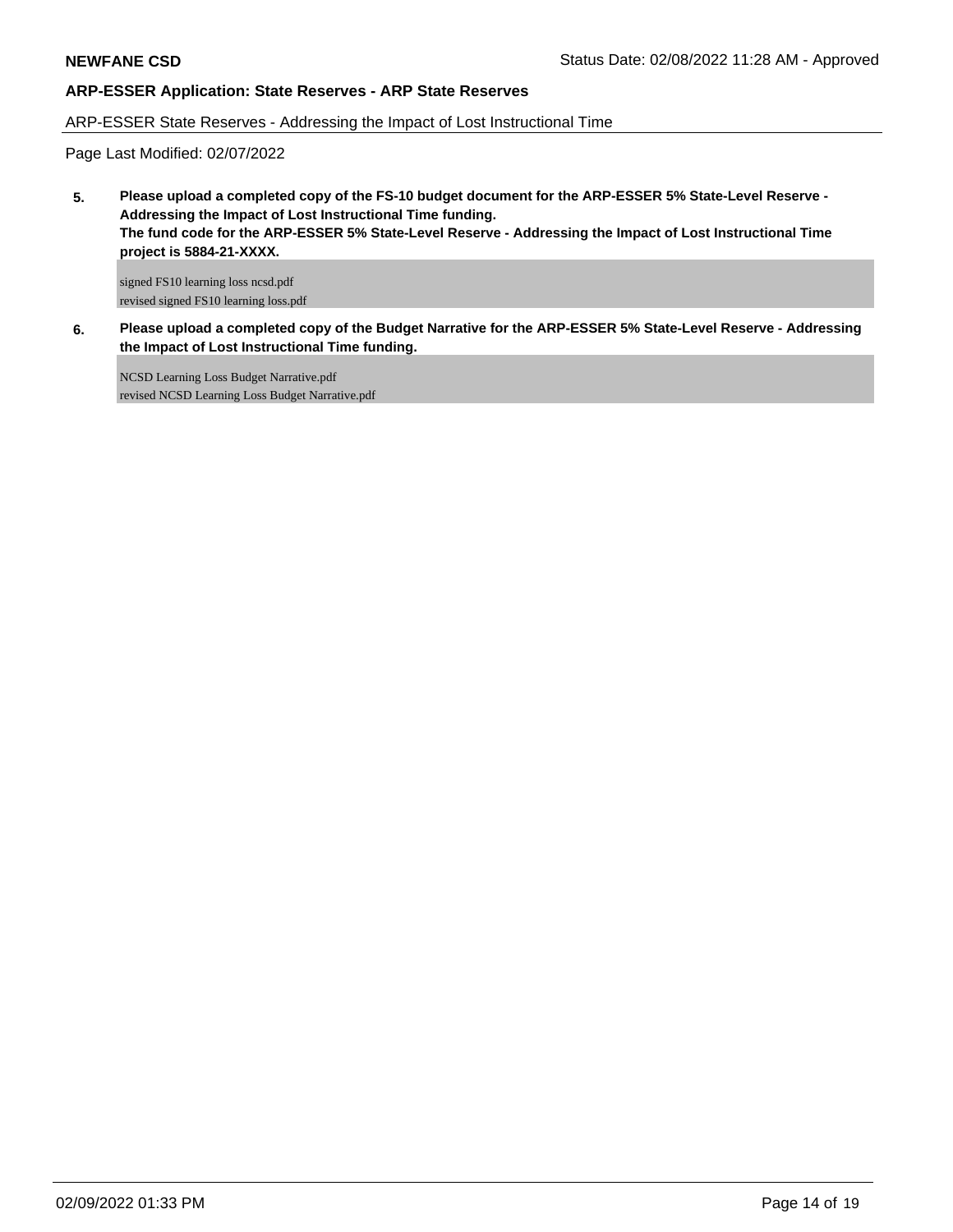ARP-ESSER State Reserves - Comprehensive After School

## Page Last Modified: 02/07/2022

## **1% State-Level Reserve - Comprehensive After School: Program Design**

High-quality afterschool programs should have the goal of providing students with important opportunities for academic support and access to enrichment opportunities that help develop social, emotional, and leadership skills. These benefits are particularly important to students from low-income backgrounds, students who are struggling, and students at risk for later academic disengagement. High-quality afterschool programs have demonstrated positive effects on student math and language arts achievement, and programs strongly rooted in the school context can also have a positive impact on school related student outcomes, including greater self-confidence, increased civic engagement, better school attendance, improved high school graduation, and decreased delinquency.

**1. The interventions implemented through the 1% State-Level Reserve for comprehensive after school programming must be evidence-based and may include innovative approaches to providing instruction to accelerate learning. In the space provided below, please describe how the LEA selected evidence-based interventions that will address identified student needs. Include details about how the planned use of state reserve funds for comprehensive after school programming will be coordinated with and aligned to other initiatives, including other state reserve funds, interventions detailed in the LEA's ARP-ESSER Plan: Part 2, or other LEA initiatives, including those supported by CARES, CRRSA, Title I Part A, IDEA or other fund sources.**

Students benefit from small group tutoring with regular opportunities for feedback and communication loops. The tutoring program we have envisioned is designed to help students reflect on the earlier lessons in the day in ELA and math and then apply the new skills or concepts which will deepen the learning experience. This program will utilize tutors working after school for Sylvan Learning located in the Newfane Central School District buildings after school to strengthen students' skills in math and ELA. The program will be offered to all students and open to all. Admission to the program will be done on a rolling basis throughout the school year. Transportation will be funded for this program through the ARP-ESSER Plan: Part II. Outreach for the program will take place by multiple channels including roboemails to all parents and guardians, website, phone calls to parents and guardians, and through the district social media outlets. The tutoring program will use STAR Math and STAR Reading to track student growth over the course of time.

**2. In the chart below, please provide additional information about the planned evidence-interventions that have been selected to address the impacts of lost instructional time. For each row, please select a planned intervention from the drop-down menu or select "Other Evidence-Based Intervention" as needed. For each planned intervention, indicate the amount of ARP State-Reserve funding that will be invested, the grade levels to be served, targeted student groups to be served, and a detailed description of the specific activities that will be implemented. Please add rows as necessary to reflect the district's entire plan for the use of State-Reserve funds to address the impact of lost instructional time.**

| Planned<br>Intervention(s)          | Investment<br>$($ \$) | Grade<br>Levels<br>Served |                                                                |                                                            |                                                                                                                                                                                                                                                                                                                                 |                                                                                                                                                                                                                                                                                                                                                                                                                                                                                                                                                                                                                                                                                                                                                                                                                                                                                                                                    | <b>Student Groups</b> | Detailed Description of Planned Intervention |
|-------------------------------------|-----------------------|---------------------------|----------------------------------------------------------------|------------------------------------------------------------|---------------------------------------------------------------------------------------------------------------------------------------------------------------------------------------------------------------------------------------------------------------------------------------------------------------------------------|------------------------------------------------------------------------------------------------------------------------------------------------------------------------------------------------------------------------------------------------------------------------------------------------------------------------------------------------------------------------------------------------------------------------------------------------------------------------------------------------------------------------------------------------------------------------------------------------------------------------------------------------------------------------------------------------------------------------------------------------------------------------------------------------------------------------------------------------------------------------------------------------------------------------------------|-----------------------|----------------------------------------------|
| High Dosage<br>Tutoring<br>Programs | 100,002               | □<br>y<br>☑<br>☑<br>□     | Primar<br>Elemen<br>tary<br>Middle<br>School<br>High<br>School | ☑<br>$\Box$<br>I 0<br>$\Box$<br>□<br>□<br>$\Box$<br>□<br>п | <b>All Students</b><br><b>Students with Disabilities</b><br>English Learners<br><b>Students Experiencing</b><br><b>Homelessness</b><br><b>Students in Foster Care</b><br><b>Migratory Students</b><br>Students Involved with the<br>Juvenile Justice System<br><b>Other Underserved</b><br><b>Students</b><br>None of the Above | An afterschool academic enrichment program run by<br>Sylvan Learning to address gaps in ELA and math<br>for all students in grades K-8. All students in the<br>buildings will be invited to participate in the tutoring<br>program. Outreach to parents and guardians about<br>the program will be widespread including the district<br>website, social media, flyers and roboemails. We<br>anticipate approximately 20% of our students to<br>participate in the program and intend to grow the<br>percentage over time. The instructional approach to<br>be used will involve tutoring sessions with significant<br>amount of feedback loops between students and<br>trained tutors which will deepen the learning and<br>increase student retention of key ideas, skills and<br>concepts. Through the use of STAR Math and<br>STAR Reading, we will monitor the growth of<br>participants in the program over time. The program |                       |                                              |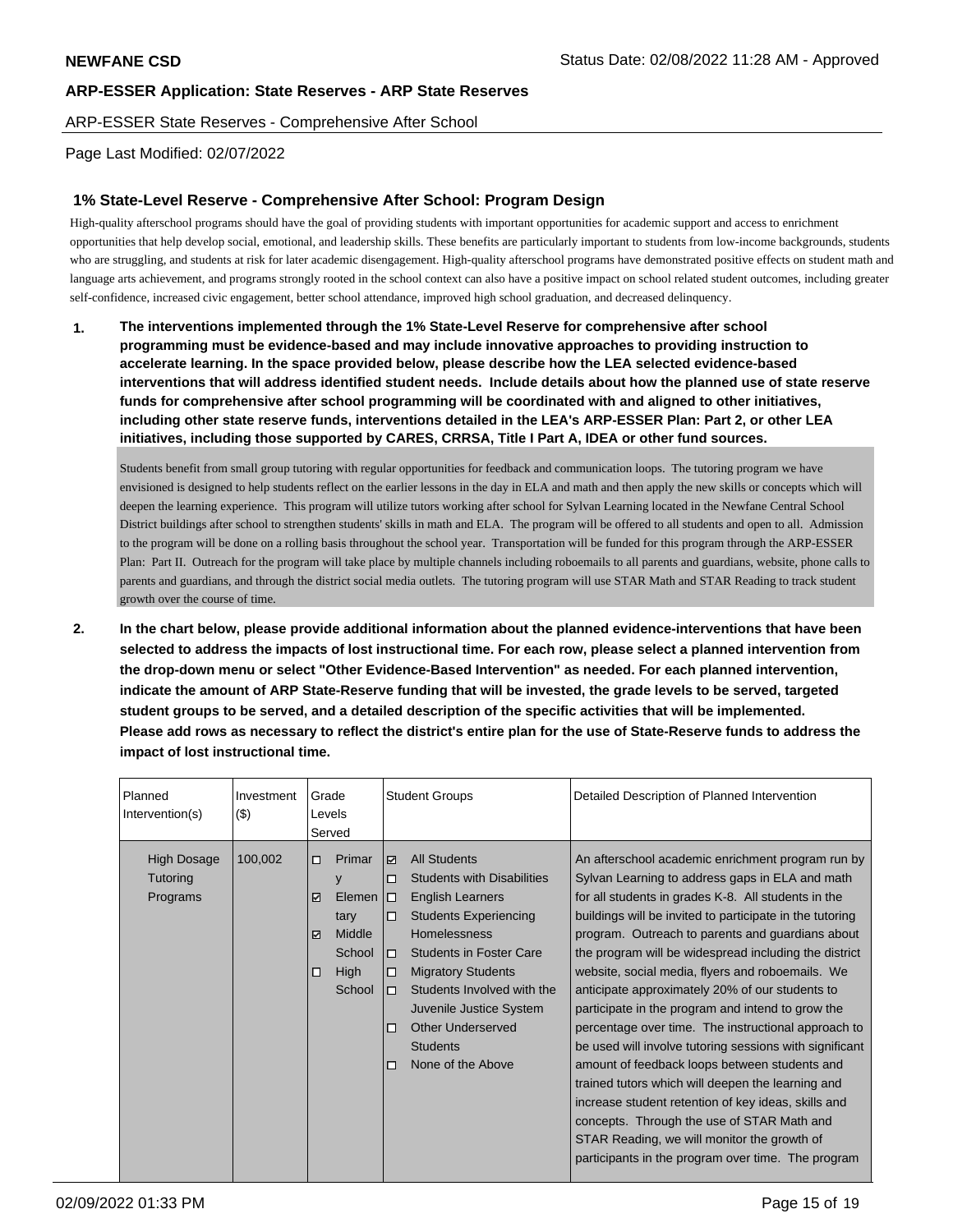#### ARP-ESSER State Reserves - Comprehensive After School

Page Last Modified: 02/07/2022

| <b>Planned</b><br>Intervention(s) | Investment<br>$($ \$) | l Grade<br>Levels<br>l Served | Student Groups | Detailed Description of Planned Intervention                                                 |
|-----------------------------------|-----------------------|-------------------------------|----------------|----------------------------------------------------------------------------------------------|
|                                   |                       |                               |                | will be free of charge and will include transportation<br>so there are no barriers to entry. |

**3. In the space provided below, please describe how the LEA will monitor and evaluate the effectiveness of selected comprehensive after school programming/strategies to ensure that the interventions implemented respond to students' social, emotional, mental health, and academic needs. Provide details about how changes to the program plan (such as changes in identified areas of need or supports provided to students) will be communicated to stakeholders.**

The academic enrichment program primarily serves to deepen students' learning in ELA and math and increase retention of key skills, ideas and concepts aligned to NYSED grade level standards. Students participating in the program will have a baseline STAR assessment in reading and math and will take future STAR Reading and STAR Math assessments to monitor their growth in ELA and math. STAR is an adaptive testing instrument that seeks to measure students level of understanding of grade equivalent concepts and skills in ELA and math. Adjustments to the tutoring program will be informed by the reporting of STAR data which can demonstrate gaps in student performance on focus standards at each grade level. Performance on STAR assessments will be shared with participants of the program and their parents so they have a clear understanding of their performance at the time of the assesssment or shortly thereafter.

## **1% State-Level Reserve - Comprehensive After School: Fiscal Information**

LEAs are *REQUIRED* to send signed (blue ink) originals and two hard copies of each FS-10 Budget Form to:

 *Office of ESSA-Funded Programs – Rm 320 EB RE: ARP-ESSER Application - State Reserves New York State Education Department 89 Washington Avenue Albany, NY 12234*

Please refer to the Documents Panel section located along the left side of the application for FS-10 budget forms, and use the following budget code: 5883-21-XXXX.

*PLEASE NOTE* - the FS-10 and Budget Narrative are used to provide NYSED with a specific itemization of proposed project expenditures and to provide NYSED and the Office of the State Comptroller with the necessary documentation upon which payments can be based. FS-10s with missing quantities or unit costs, or with terms such "*TBD*" or "*Varies*" cannot be accepted on the FS-10 or Budget Narrative forms.

**4.**

## **Please complete the following to indicate the LEA's planned use of the ARP-ESSER 1% State-Level Reserve - Comprehensive After School funding.**

|                                       | Amount  |
|---------------------------------------|---------|
| LEA Allocation                        | 100,002 |
| Anticipated Number of Students Served | 250     |
| Anticipated Number of Schools Served  |         |

## **5. Please upload a completed and signed copy of the FS-10 Budget for the ARP-ESSER 1% State-Level Reserve - Comprehensive After School funding.**

**The fund code for the1% State-Level Reserve - Comprehensive After School project is 5883-21-XXXX.**

signed FS10 after school ncsd.pdf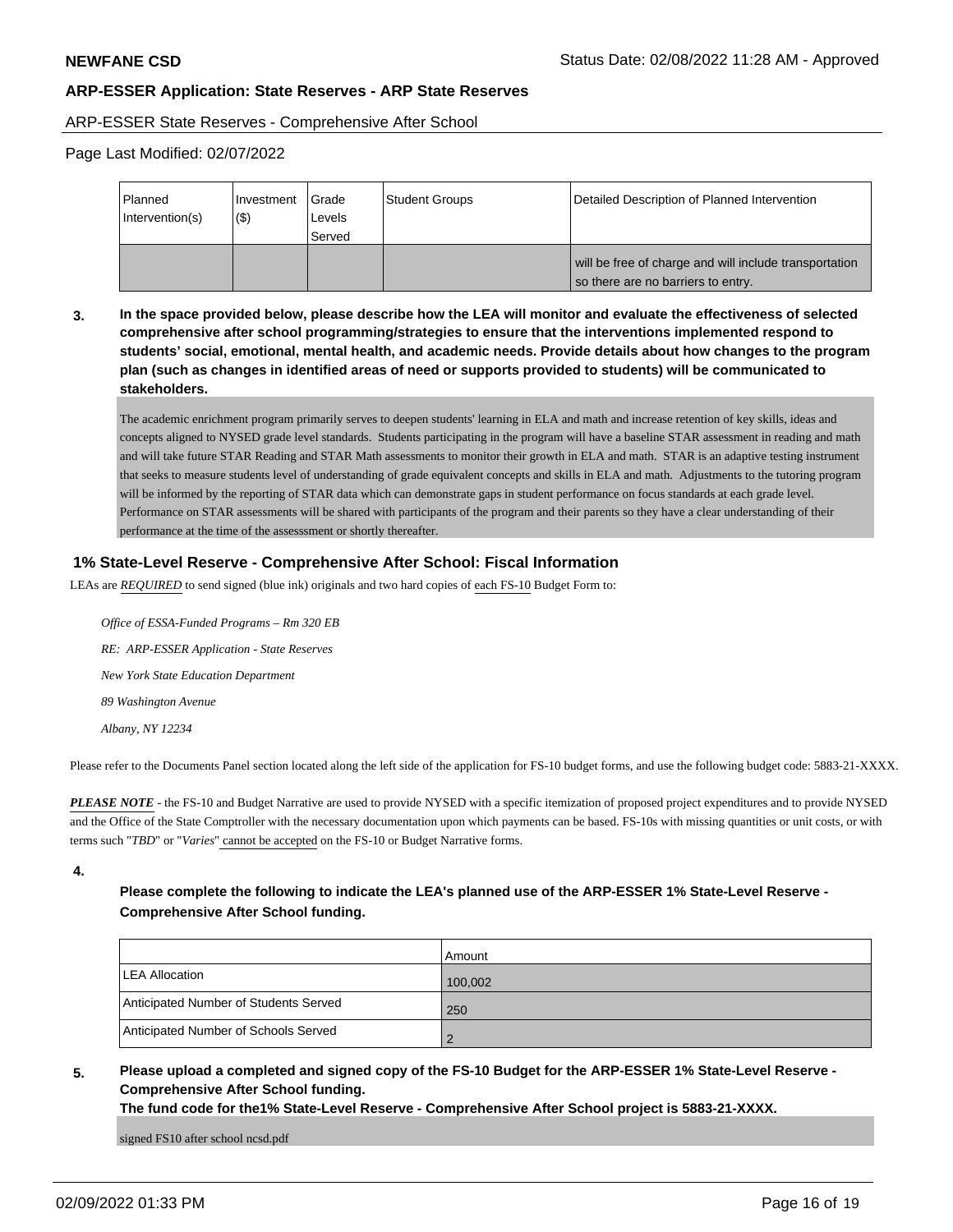ARP-ESSER State Reserves - Comprehensive After School

Page Last Modified: 02/07/2022

## **6. Please upload a completed copy of the Budget Narrative for the ARP-ESSER 1% State-Level Reserve - Comprehensive After School funding.**

budget narrative ARP afterschool enrich ncsd.pdf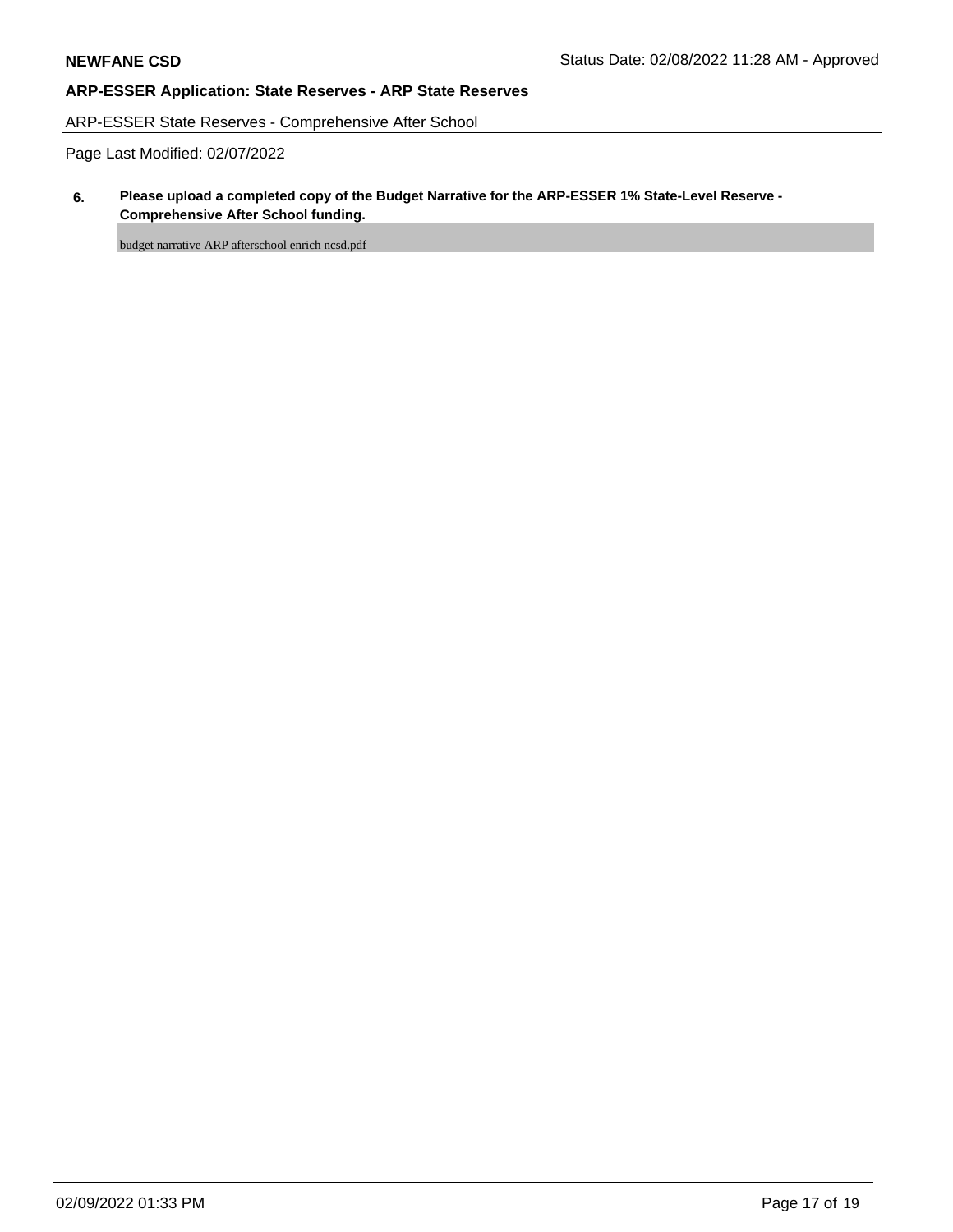ARP-ESSER State Reserves - Summer Learning and Enrichment

### Page Last Modified: 02/07/2022

## **1% State-Level Reserve - Summer Learning and Enrichment: Program Design**

Summer learning programs can offer another opportunity to accelerate learning, especially for those students most impacted by disruptions to learning during the school year. Schools and districts should design programs that work best in the local context and reflect the characteristics that evidence suggests lead to successful summer programs. These characteristics include: programs are voluntary, full-day lasting five to six weeks, include three hours of language arts and mathematics taught by a certified teacher each day, and include enrichment activities and experiences. Research points to the potentially positive benefits of strong summer programs. A longitudinal study of summer programs showed students who participated in the summer programs that were reviewed received some benefits in mathematics; however, students with high rates of attendance who attended programs for consecutive summers experienced the greatest learning gains. The amount and quality of instruction influenced the academic benefit, with the highest benefits to students attending programs with high-quality instruction provided by a certified teacher and high academic time on task.

**1. The interventions implemented through the 1% State-Level Reserve for summer learning and enrichment must be evidence-based and may include innovative approaches to providing instruction to accelerate learning. In the space provided below, please describe how the LEA selected evidence-based interventions that will address identified student needs. Include details about how the planned use of state reserve funds for summer learning and enrichment will be coordinated with and aligned to other initiatives, including other state reserve funds, interventions detailed in the LEA's ARP-ESSER Plan: Part 2, or other LEA initiatives, including those supported by CARES, CRRSA, Title I Part A, IDEA or other fund sources.**

Recognizing the impact of the pandemic, Newfane Elementary School contracted with Sylvan Learning to implement a summer learning program in math and ELA. The daily month long program is offered to all elementary (K-4) students. Classes are designed around achievement levels which, at times, creates a multi-age small group of instruction. The program uses the data from STAR Reading and STAR Math assessments for initial placement and post-intervention growth assessment. Outreach about the program to all parents is done through multiple channels including phone, roboemails, digital flyers, and social media outlets. Student transportation and meals are provided and funded in the ARP ESSER Plan: Part 2.

**2. In the chart below, please provide additional information about the planned evidence-based interventions that have been selected to address the impacts of lost instructional time. For each row, please select a planned intervention from the drop-down menu or select "Other Evidence-Based Intervention" as needed. For each planned intervention, indicate the amount of ARP State-Reserve funding that will be invested, the grade levels to be served, targeted student groups to be served, and a detailed description of the specific activities that will be implemented. Please add rows as necessary to reflect the district's entire plan for the use of State-Reserve funds to address the impact of lost instructional time.**

| Planned<br>Intervention(s)                        | Investment<br>$($ \$) | Grade<br>Levels<br>Served |                                                                             |                                                    | <b>Student Groups</b>                                                                                                                                                                                                                                                                                                           | Detailed Description of Planned Intervention                                                                                                                                                                                                                                                                                                                                                                                                                                                                |
|---------------------------------------------------|-----------------------|---------------------------|-----------------------------------------------------------------------------|----------------------------------------------------|---------------------------------------------------------------------------------------------------------------------------------------------------------------------------------------------------------------------------------------------------------------------------------------------------------------------------------|-------------------------------------------------------------------------------------------------------------------------------------------------------------------------------------------------------------------------------------------------------------------------------------------------------------------------------------------------------------------------------------------------------------------------------------------------------------------------------------------------------------|
| <b>High Dosage</b><br><b>Tutoring</b><br>Programs | 100,002               | □<br>₽<br>п<br>□          | Primar<br>У<br>Elemen $ \Box$<br>tary<br>Middle<br>School<br>High<br>School | $\triangledown$<br>п<br>□<br>п<br>о<br>п<br>п<br>п | <b>All Students</b><br><b>Students with Disabilities</b><br><b>English Learners</b><br><b>Students Experiencing</b><br><b>Homelessness</b><br><b>Students in Foster Care</b><br><b>Migratory Students</b><br>Students Involved with the<br>Juvenile Justice System<br>Other Underserved<br><b>Students</b><br>None of the Above | Small groups of students meet daily in the month of<br>July at Newfane Elementary School to work on<br>improving ELA and math skills. Students are<br>provided transportation to and from the school from<br>their homes and they are given a breakfast and<br>lunch each day. Grouping of students is based off of<br>their STAR assessment scores and groups may be<br>adjusted as necessary over the course of the<br>program. Post intervention STAR scores are used<br>to show growth in ELA and math. |